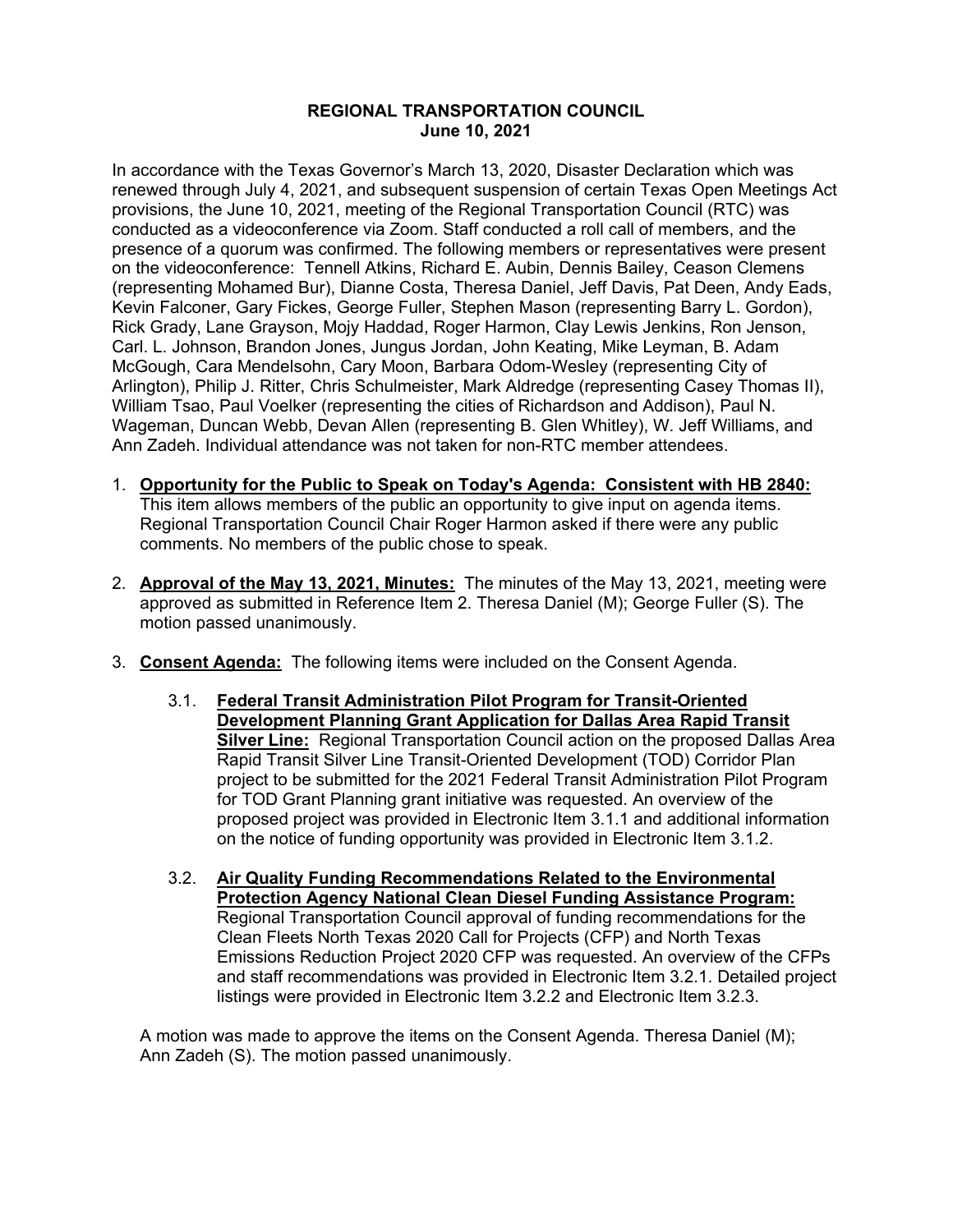4. **Orientation to the Agenda/Director of Transportation Report:** Michael Morris reviewed items on the Director of Transportation Report. He thanked Regional Transportation Council (RTC) Roger Harmon for his service as RTC Chair and recognized members who would be concluding their service on the RTC. Staff will work with the incoming RTC Chair to develop a path forward to return to meeting in person. In addition, he thanked members who met with Federal Highway Administration and Federal Transit Administration as part of the Metropolitan Planning Organization's Federal Certification Review. Mr. Morris noted that information on the draft FY2022 and FY2023 Unified Planning Work Program was provided to members in Electronic Item 4.1 and that action would be requested to approve the document at the July 8, 2021, RTC meeting. He also noted that staff have been working with the Texas Department of Transportation (TxDOT) regarding the revenue sharing proposal for the IH 635/IH 35E Interchange and would present additional details at the July meeting. Also discussed was a partnership with the National Aeronautics and Space Administration (NASA). The goal of the partnership is to demonstrate and prepare for early adoption of Advance Air Mobility and Urban Air Mobility development through the Advanced Air Mobility Community Planning and Integration Agreement. Details were provided at [https://www.nasa.gov/aeroresearch/programs/iasp/aam/nasa-to-help-local-governments](https://www.nasa.gov/aeroresearch/programs/iasp/aam/nasa-to-help-local-governments-plan-for-advanced-air-mobility)[plan-for-advanced-air-mobility.](https://www.nasa.gov/aeroresearch/programs/iasp/aam/nasa-to-help-local-governments-plan-for-advanced-air-mobility) He also noted the GoCarma application competed nationally in a program to assist in the implementation of technology lanes on US 75 and has potential to serve as relief of congestion in other corridors within the region. Staff has been working with Collin County elected officials and the Texas Department of Transportation to implement the project and remove the pylons on US 75. Details were provided in Electronic Item 4.2. Mr. Morris highlighted recent conversations with the Texas Transportation Commission (TTC) held in follow up to the December 8, 2020, letter from the RTC, provided in Electronic Item 4.3, regarding partnership with the TTC. There is interest in potentially developing a statewide safety program. He also noted efforts were continuing on IH 345 and the D2 Light Rail Line. Details were provided in Electronic Item 4.4. Mr. Morris highlighted the \$10 million transportation and stormwater infrastructure partnership. If successful, the pilot could become a national model to reduce stormwater flooding. Information was provided in Electronic Item 4.5. In addition, he highlighted metrics from Changing Mobility: Data, Insights, and Delivering Innovative Projects during COVID Recovery. Travel behavior by mode was discussed, as well as traffic volumes during peak period travel times. Construction cost changes were also discussed, as well as efforts to move projects to implementation within the region. Details were included in Electronic Item 4.6 and available at [www.nctcog.org/pm/covid-19.](http://www.nctcog.org/pm/covid-19) He noted that Clean Air Action Day will be held August 4, 2021. Information was provided at [www.airnorthtexas.org/cleanairactionday.](http://www.airnorthtexas.org/cleanairactionday) Current Dallas-Fort Worth Clean Cities events were provided [www.dfwcleancities.org/dfw-clean-cities](http://www.dfwcleancities.org/dfw-clean-cities-meetings)[meetings](http://www.dfwcleancities.org/dfw-clean-cities-meetings) and current air quality funding opportunities for vehicles were provided at [www.nctcog.org/trans/quality/air/funding-and-resources/fundingvehicle.](http://www.nctcog.org/trans/quality/air/funding-and-resources/fundingvehicle) Electronic Item 4.7 contained the latest status report on ozone. Texas Volkswagen Environmental Mitigation Program funding information was provided in Electronic Item 4.8. Progress North Texas was available to members online at<https://nctcog.org/trans/about/publications/2021> and printed copies will be made at the first RTC meeting held in person. Electronic Item 4.9 contained the June online input opportunity notice. The current Public Comments Report was provided in Electronic Item 4.10, recent correspondence in Electronic Item 4.11, recent new articles in Electronic Item 4.12, and recent press releases in Electronic Item 4.13. Rick Grady noted that in discussions with Plano staff, there were safety concerns expressed about the use of pylons or concrete barriers and asked if there had been any discussion about having a technology lane on US 75 that it not separated by a physical barrier. Mr. Morris noted that the Texas Department of Transportation has reviewed safety elements in the corridor and will move forward with implementation of the technology lane, removal of the pylons, and no additional barriers.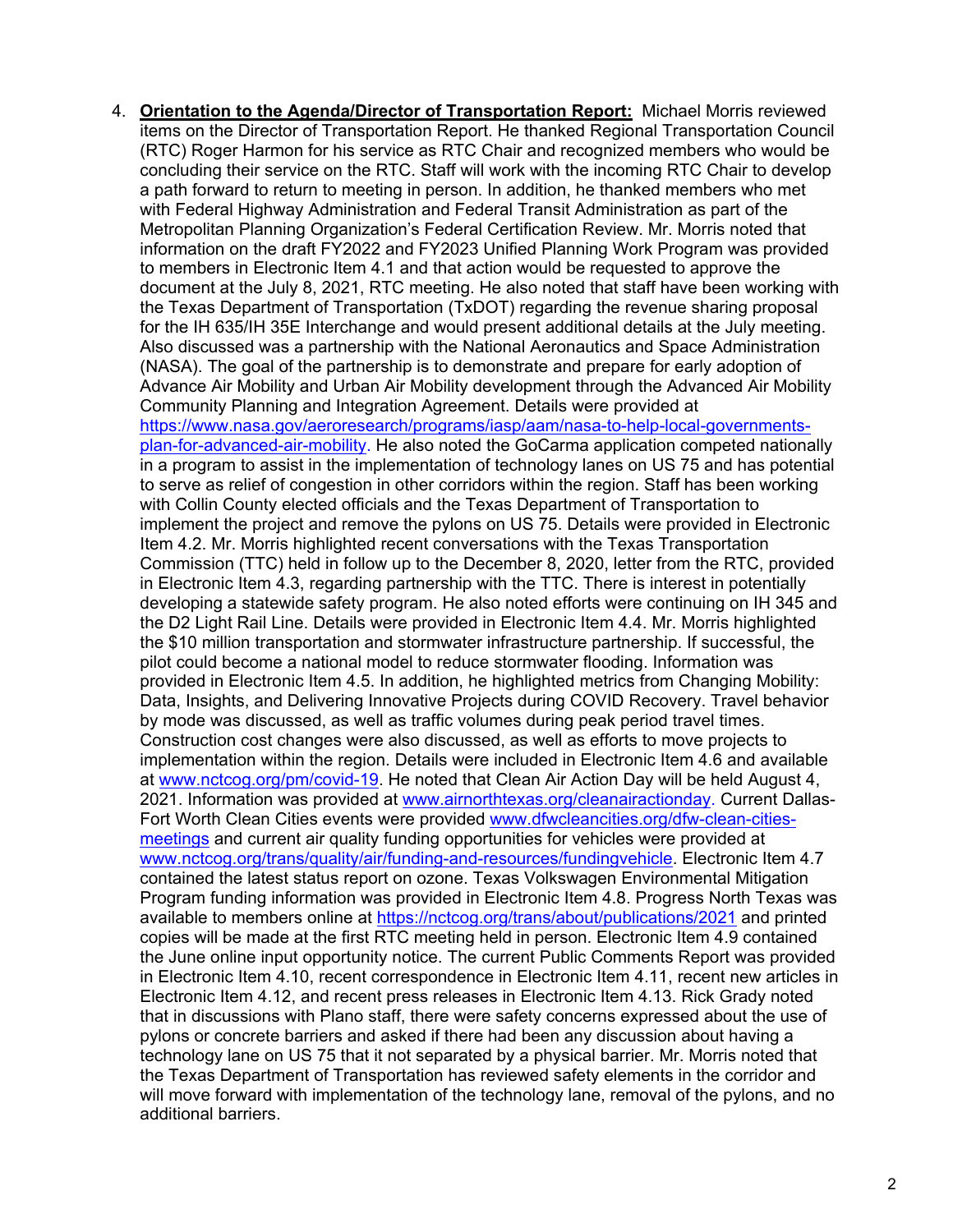5. **Regional Single-Occupancy Vehicle Trip Reduction Target Development Resolution:** Sonya Landrum presented an overview of the proposed Resolution Supporting the Establishment of a Regional Single-Occupancy Vehicle (SOV) Trip Reduction Target to Reduce Drive Alone Vehicle Trips in North Central Texas: Sustaining Benefits of Changes in Travel Behavior on Congestion Levels Experienced During COVID-19, provided in Electronic Item 5.1. As a result of the COVID-19 pandemic, the Dallas-Fort Worth region experienced drastic changes in commute patterns. The proposed resolution concept was initially discussed and developed as a way to sustain the positive benefits of changes in travel behavior experienced during the COVID-19 restrictions. To assist in establishing a realistic target, staff conducted a thorough analysis of travel demand management strategies used by both public and private sector employers and trip reduction targets implemented by metropolitan planning organizations (MPOs) of comparable size regions throughout the country. The Travel Demand Management (TDM) strategies that were assessed through this analysis included carpooling, vanpooling, taking transit, biking, walking, telecommuting, and using flexible work schedules. During development of the regional trip reduction target, staff considered the possible public policy tradeoffs and unintended consequences that could occur from a target that was set too high or too low and recommended that a regional target of 20 percent as a realistic and achievable target. Because TDM strategies are not a one size fits all solution, regional partners and employers will be encouraged to select and implement TDM strategies that work best for their needs. Ms. Landrum highlighted various sections of the proposed Regional Transportation Council (RTC) resolution. The resolution outlines support for the establishment of a regional trip reduction target of 20 percent to reduce the number of SOV commute trips during the peak period, encourages public and private sector employers to reduce employees' SOV trips by implementing employer-specific trip reduction programs, encourages both public and private sector employers to monitor and track agency participation through an online commute tracking platform, and encourages use of [www.TryParkingIt.com](http://www.tryparkingit.com/) (or a comparable tracking platform) to aid in tracking and monitoring activities. In addition, the RTC will evaluate public agencies' participation and implementation of the program through a new policy established as part of the Metropolitan Transportation Plan (MTP) Policy Bundle with non-participation possibly impacting the level of Transportation Development Credits received through the policy bundle survey process. For private sector agencies, the RTC will monitor the agency's participation and implementation of the program through [www.TryParkingIt.com](http://www.tryparkingit.com/) or a comparable tracking platform, with participation possibly resulting in awarding regional funding for TDM-related efforts such as transit passes. Also outlined in the resolution, staff will provide the RTC with annual updates on the status of the trip reduction target to reduce SOV commute trips and include [www.TryParkingIt.com](http://www.tryparkingit.com/) usage rates, number of users, trips reduced, and emissions reduced. Details were provided in Electronic Item 5.2. The schedule for this effort was highlighted. Richard E. Aubin discussed the section of the resolution that states non-participation may impact the level of Transportation Development Credits received through the policy bundle survey process and noted he was concerned about how the policy would be administered and the potential impacts associated if an agency does not adopt the policy. Michael Morris noted the trip reduction policy is not intended to punish an agency but to encourage adoption of the policy by providing an incentive through the MTP Policy Bundle process. In addition, there will be a review of the MTP Policy Bundle to determine the appropriate points for this and all elements of the policy bundle. Duncan Webb noted how most of the change in behavior from COVID-19 was related to telecommuting and asked if this is the right incentive for both the public and private sector. Mr. Morris noted that an MPO has no regulatory authority over a public or private sector, but that local governments could be encouraged to adopt the policy as part of the MTP Policy Bundle so that when combined with other efforts, TDCs can be awarded and used to pay for local match on federal funds. For the private sector, TDCs are not applicable. Instead, an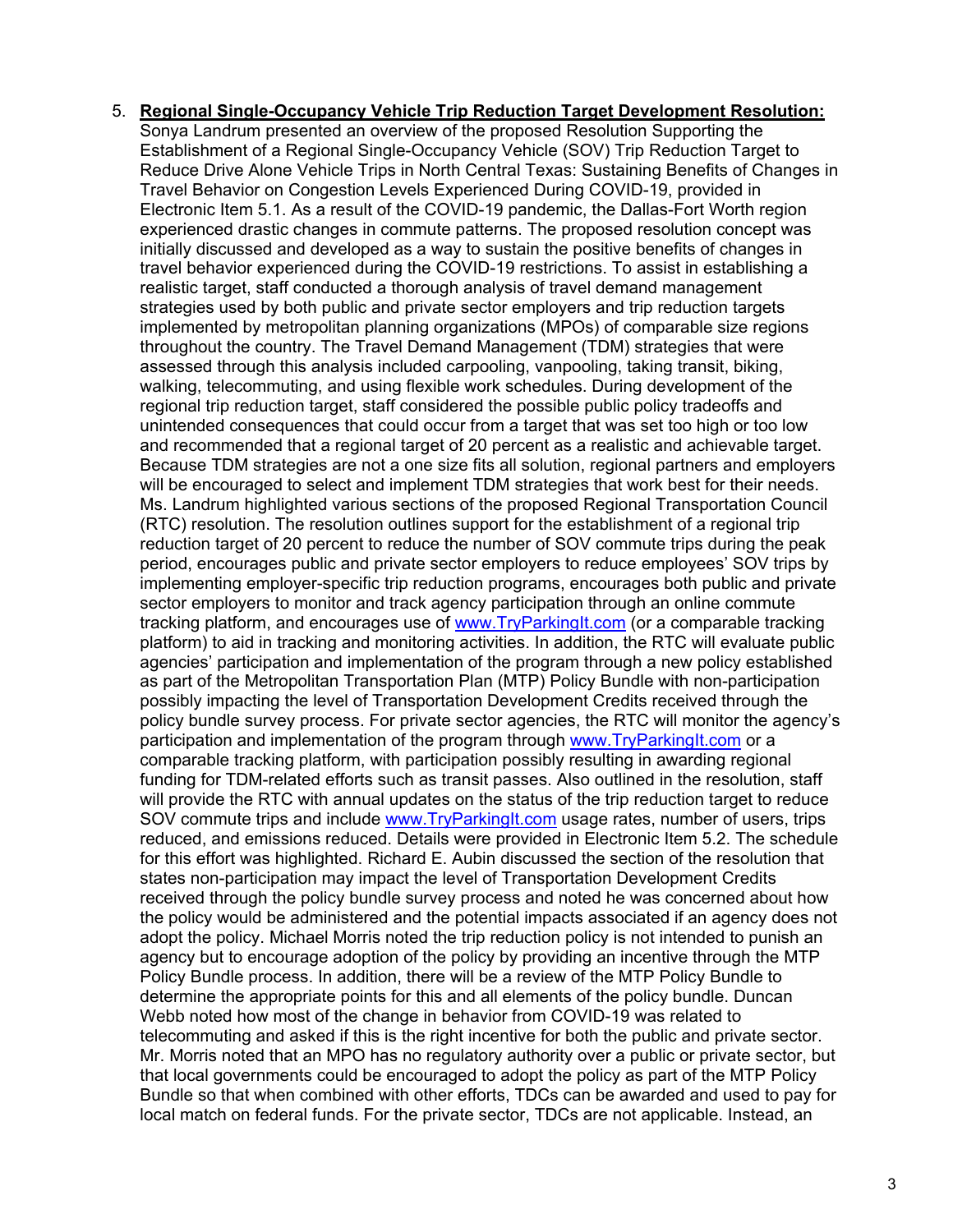option for private sector incentive could be transit passes especially considering that transit ridership has continued to be low. A motion was made to approve the Regional Transportation Council Resolution Supporting the Establishment of a Regional Single-Occupancy Vehicle Trip Reduction Target to Reduce Drive Alone Vehicle Trips in North Central Texas, provided in Electronic Item 5.1. Richard E. Aubin (M); Theresa Daniel (S). The motion passed unanimously.

- 6. **Regional Pedestrian Safety Action Plan (2021):** Kevin Kokes presented details of the regional Pedestrian Safety Action Plan (PSAP), which was developed in response to the high number of pedestrian-involved crashes and fatalities in the region. The safety plan helps address the Regional Transportation Council (RTC's) safety position that even one death on the transportation system is unacceptable and will compliment Mobility 2045 by enhancing existing goals and policies with a more targeted focus on pedestrian safety. The plan also aims to create a specific roadmap for activities, investments, and improvements in the region and to serve as a guide and template for partners to develop detailed local safety action plans of their own. He noted that staff anticipated developing a comparable bicycle safety plan in the near future. Goals of the plan aim to eliminate crashes across the region by 2050, balance the safety and needs of all roadway users with priority given to those most vulnerable, include level of comfort in the design and other phases of development, integrate the most direct routes for pedestrian without forcing them to walk miles out of their way to cross roadways safely, and implement countermeasures to achieve adopted regional safety performance targets. A summary of the Plan policies was also provided and included development of educational programs related to pedestrian safety, implementation of safety countermeasures along safety corridors, and support law enforcement and State legislation focused on safety. In addition, action items within the Plan were highlighted and included developing performance measures for tracking the effectiveness of the Plan, regular updates to the Plan, coordination and support for safety programs, policies, and campaigns, among other actionable items. Future efforts include roadway safety audits with a focus on pedestrian safety, development of a regional Bicycle Safety Action Plan, and approval of the Pedestrian Safety Action Plan by reference within the Mobility 2045 Update. The schedule for this effort was reviewed, which included several stakeholder meetings and information briefings to the Surface Transportation Technical Committee and the Council. Details were provided in Electronic Item 6 and the finalized plan was made available at [www.nctcog.org/pedsafetyplan.](http://www.nctcog.org/pedsafetyplan) A motion was made to endorse the Pedestrian Safety Action Plan, including direction for staff to incorporate the recommendations, including projects, programs, and policies, into future metropolitan transportation plans, specifically the upcoming Mobility 2045 update, as appropriate. Ann Zadeh (M); Dianne Costa (S). The motion passed unanimously.
- 7. **Legislative Update:** Rebekah Hernandez provided an update on federal legislative items. She noted negotiations between President Biden and GOP Senators recently ended with no agreement on spending or definition of infrastructure for the American Jobs Plan. A bipartisan group of House members released a compromise bill that contains \$1.25 trillion in new spending and of that \$949 billion would be for traditional infrastructure although no funding source for the bill has been identified. She noted staff would continue to track the different versions as they take shape over the summer. Regarding federal surface transportation reauthorization, the Senate Environment and Public Works Committee approved a bipartisan bill that contains only highway section funding of approximately \$304 billion over five years. In addition, the House Transportation and Infrastructure Committee approved its version of a surface transportation bill that totals approximately \$547 billion over five years. This proposed bill includes funding for highway and transit, with \$343 billion identified for highway funding. Staff will also continue to track federal surface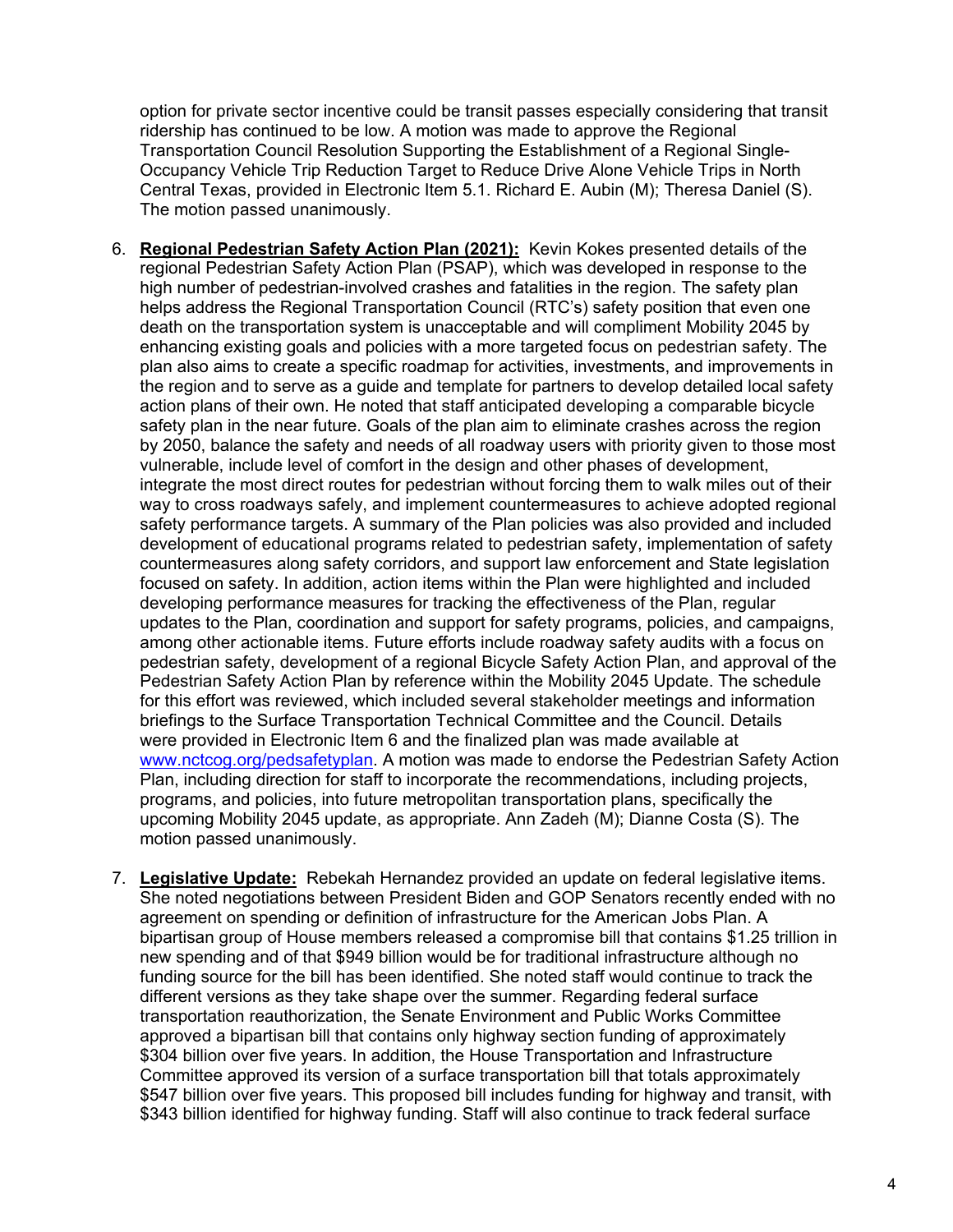transportation reauthorization and provide updates. Ms. Hernandez also provided an update on the Texas Legislature, which concluded May 31. SB 1, the two-year statewide budget totaling approximately \$248 billion was approved. This is a decrease of \$13.5 billion mainly due to stimulus funds and other funds that are expected to be allocated to the State. Related to transportation, funding for the Texas Department of Transportation (TxDOT) totals just over \$30 billion which does include Proposition 1 and Proposition 7 revenues with no diversions. She noted the Governor must sign or veto bills by June 20. In addition, the Legislature is expected to convene in a fall Special Session to allocate \$16 billion in federal funds. Bills that have been approved were highlighted. HB 2219 would reauthorize TxDOT to issue bonds based on revenues that flow into the Texas Mobility Fund. A Senate amendment excludes funds from being used on toll roads. Then HJR 99 is a constitutional amendment that will go to voters on the November 2021 ballot. If approved this would provide authority for counties to bond revenue from the transportation reinvestment zones. HB 4472 would require the Texas Commission on Environmental Quality to remit a portion of the Texas Emissions Reduction Program funds to the State Highway Fund for Congestion Mitigation and Air Quality Improvement Projects in nonattainment areas. The comptroller estimates funding to average \$90 to \$95 million a year over the next few years. She noted that no electric vehicle bills or electric vehicle charging infrastructure bills were approved. Safety bills approved included SB 1055, which would create harsher penalties for accidents that involve a pedestrian in a crosswalk and would also require vehicles to stop and yield to a pedestrian in a crosswalk. In addition, HB 2048 would add vehicles operated by a tolling entity to the current move over slow down law and HB 3319 creates a public awareness campaign for the overall move over slow down law. The only speed limit approved was HB 3282 that would authorize a TxDOT district engineer to temporarily lower speed limits in a highway construction zone if conditions are unsafe. Approved technology bills included HB 5 that would create a broadband development office to award grants and loans to expand broadband areas in the state, SB 507 that would direct TxDOT to adopt rules to allow broadband providers to use right-of-way similar to utilities, SB 149 that would prohibit the operation of drones near State or federal military installations and public or private airports, and SB 763 that creates an Urban Air Mobility Advisory Committee at TxDOT to facilitate the development of urban air operations and infrastructure and to determine what regulatory changes may be needed. Miscellaneous transportation bills approved included HB 113 that creates uniform regulations for peer-to-peer car sharing services and HB 2223 that would require a study by TxDOT with TTI on the impact of the different classification of vehicles in addition to overweight vehicles on roads in the state. She noted staff will be watching to see which bills the Governor vetoes and would also be working on a detailed summary of all transportation and air quality bills that were tracked over the session. The summary is expected to be provided to members in July. Michael Morris noted that during the legislative session, Senator Nichols made it clear to then Executive Director James Bass in Senate testimony that TxDOT was not honoring fair share allocation. In the House, Representative Kraus worked on legislation and a House budget amendment that would have require TxDOT to document how it allocates Category 12 funds. The House budge amendment did not pass, but staff will continue to explore with TxDOT how discretionary funds are allocated. He thanked members of the legislature that supported the region and noted staff will continue to be an advocate for fair share allocation to the region.

8. **2020 Unified Transportation Program and Regional 10-Year Plan Update:** Christie Gotti briefed the Council on the latest activities being undertaken and the plan going forward for the 2022 Unified Transportation Program (UTP) and Regional 10-Year Plan. As a reminder, Texas House Bill (HB) 20 requires that Metropolitan Planning Organizations (MPO) develop 10-Year Plans using performance-based planning and project selection methods for projects funded with Category 2 (MPO selected), Category 4 (TxDOT District selected), and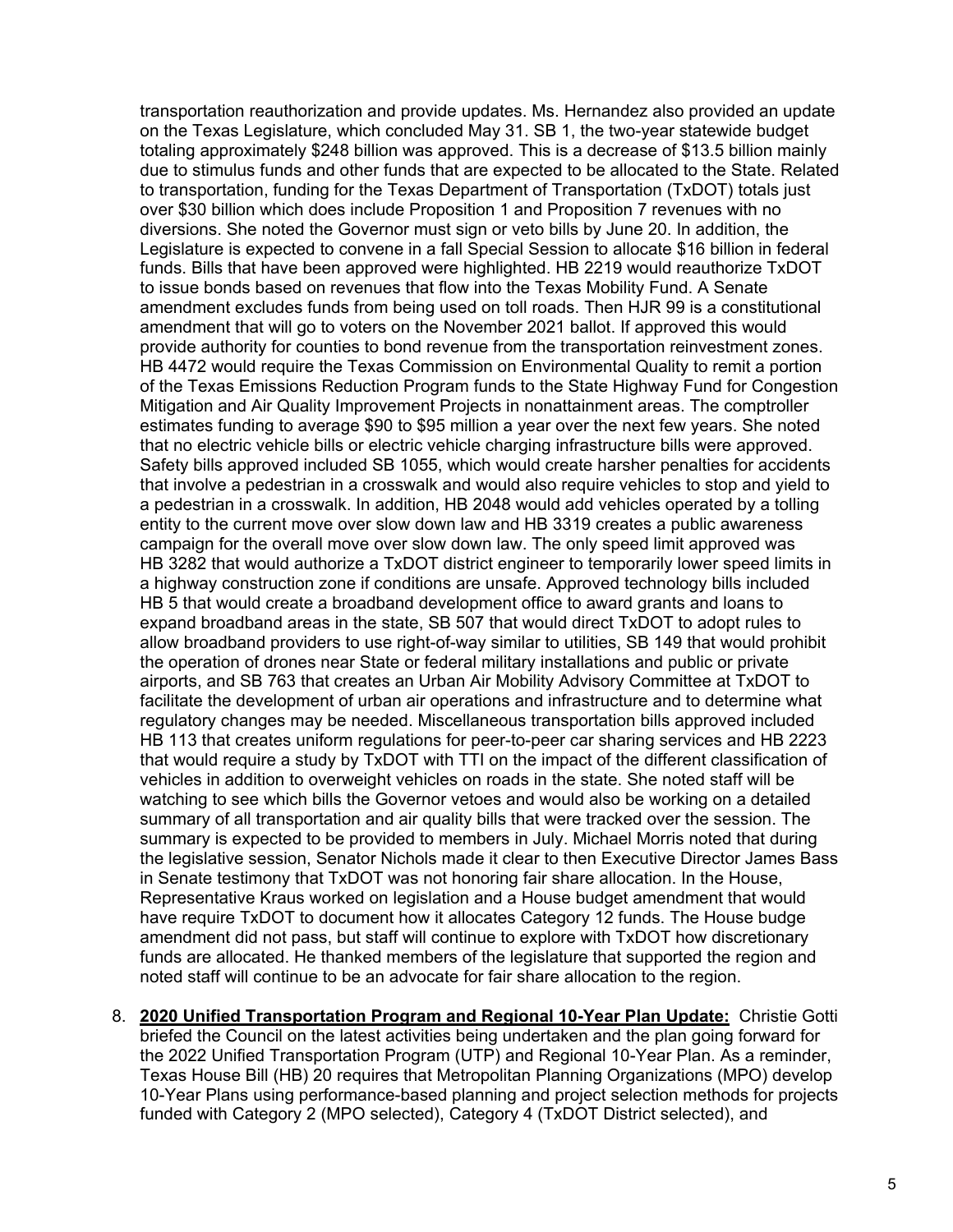Category 12 (Texas Transportation Commission selected) funds. The region's first 10-Year Plan was approved in December 2016 and has been updated annually since that time in conjunction with development of the Texas Department of Transportation's (TxDOT's) UTP. NCTCOG staff has coordinated with the TxDOT districts on updates to existing projects and potential new projects. The proposed list of projects for the Regional 10-Year Plan was provided in Electronic Item 8.1. Proposed new projects were scored using the same process used in previous years, which was outlined in Electronic Item 8.3. To satisfy a March 2021 deadline set by TxDOT, a draft project listing was developed that included project scores, revisions, and potential new projects. Principles for the development of the Regional 10-Year Plan were highlighted. Proposed projects should be included in Mobility 2045 with a focus on system versus stand along projects and efforts made to full fund existing projects before funding new projects. Ensuring equity of county allocations was also considered. She noted tracking the equity will become more complicated as projects are completed and no longer appear on the list, and that staff are working to track completed projects in county balances. Additional principles included maintaining toll project or selected corridor, refunding previously unfunded projects when possible, ensuring all Regional Transportation Council (RTC) projects are approved in the 2022 UTP, and scoring projects to ensure they quality for funding. In addition, historic allocations for each of the funding categories were highlighted back to the 2017 UTP. For Category 2, funding allocations have remained relatively similar for the first four years, but during development of the 2021 UTP funding dropped by approximately \$600 million, which has been projected to continue for 2022. Category 4 funding has been relatively consistent and is anticipated to remain consistent for 2022. She noted Category 12 funds are more variable and largely depend on the specific projects selected by the Texas Transportation Commission, which have not yet been selected for 2022. Also highlighted was a proposed Surface Transportation Block Grant Program (STBG)/Category 2 funding exchange. Given that the region has accumulated a significant carryover balance of STBG funds, staff proposed a funding exchange. Two projects have been identified that can advance in 2021, which would allow the region to quickly reduce its carryover balance of STBG funds. The first proposed project was US 287, which has about \$34 million in Category 2 funds currently allocated. Staff proposed those funds be exchanged for \$34 million STBG funds. Similarly the second proposed project, State Loop 9 currently has about \$107 million in Category 2 across four projects, proposed to be exchanged with \$107 million STBG funds. A proposal will be brought back at a later time with specific projects on which to program the freed-up Category 2 funds. Maps showing approved and proposed projects in the Regional 10-Year Plan and their current status were highlighted. Details were provided in Electronic Item 8.2. Staff noted the maps do not reflect projects completed prior to 2017 and only included projects approved through the Regional 10-Year Plan process. Staff is working on the appropriate way to show all project listings that is not overly complicated. NCTCOG staff will work to finalize projects selection in coordination with TxDOT and await decisions by the TTC on Category 12 funds. Action on the proposed projects listings will be requested at the July meeting and staff will bring back any project changes once the TTC selects projects and approves the 2022 UTP. Ms. Gotti highlighted a comment received from the City of Dallas on Loop 12 at Skillman. Staff has proposed to remove funding from the project, funded at the beginning of the 10-Year Plan process, because there had been no activity on the project. It was staff's understanding that the project was no longer viable. Staff has been alerted that this is not the case and are working to schedule meetings with the City of Dallas and TxDOT to resolve. Results of the meeting will be included with the projects listings proposed for action at the July meeting. The timeline for this effort was highlighted. The NCTCOG public comment period will begin in June, followed by proposed action by the RTC in July. TxDOT will conduct public meetings on the 2022 UTP in the summer, with TTC approval anticipated in August 2021.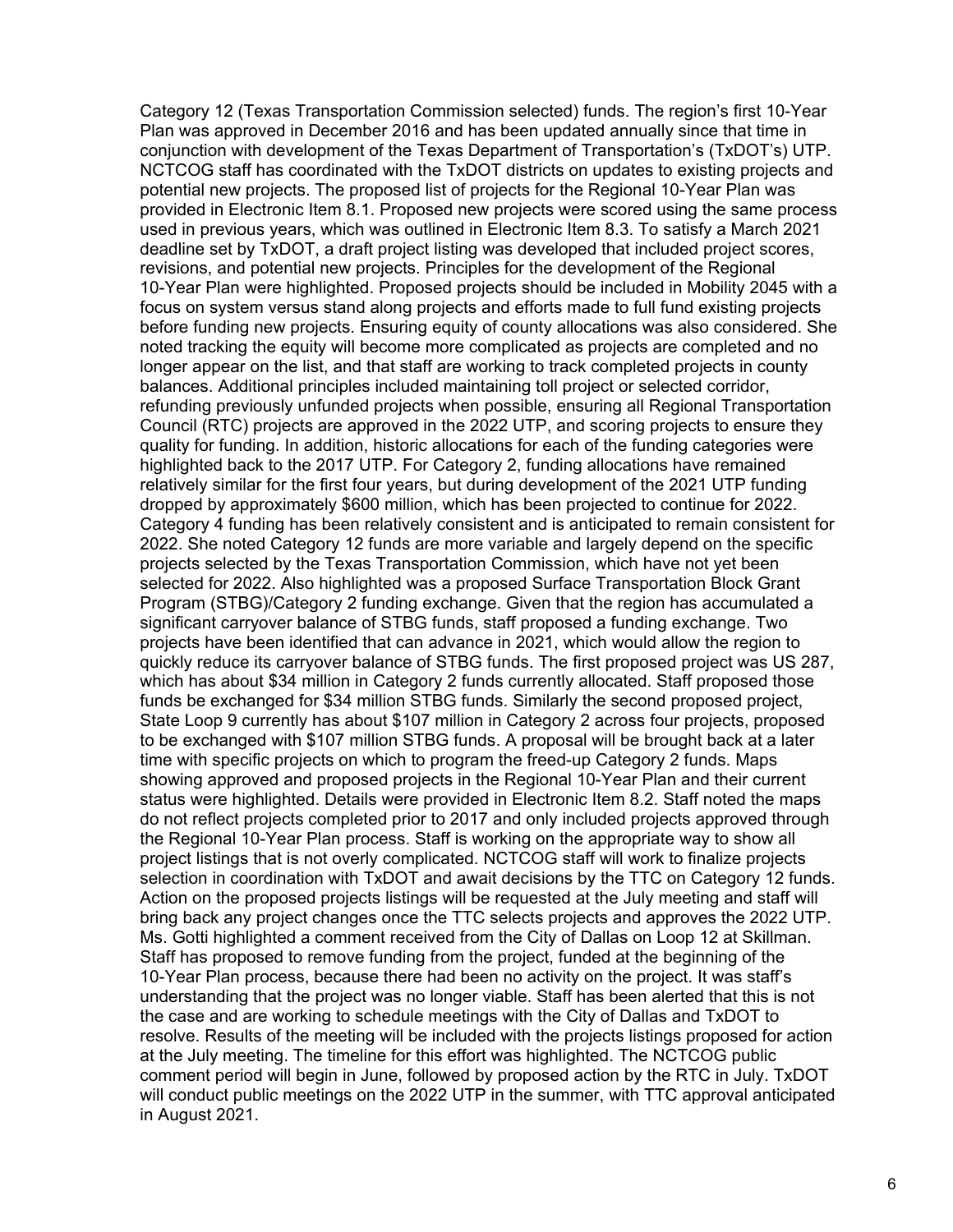9. **Automated Vehicles 2.2/2.3 Program: Proposed Projects:** Thomas Bamonte presented proposed projects for advancement under the Automated Vehicle (AV) Program. In 2018, the Regional Transportation Council approved approximately \$31.5 million for AV projects, and in 2020 the AV 2.2 and AV 2.3 programs were consolidated. Staff began working with the Surface Transportation Technical Committee and local partners to provide technical assistance to those considering submittal of applications for AV 2.2 and AV 2.3 funding. Applications were due in March 2021, and North Central Texas Council of Governments (NCTCOG) staff then reviewed applications. A review of how automated vehicle technology has advanced in the region was provided. In 2017, there were no automated trucks operating in this region. Since then, four leading AV truck firms have come to the region, located operations, and are making regular automated trips between Dallas and Houston and other destinations. Similar progress has been seen for people mover projects. In 2017, Arlington had a single shuttle running in a single quarter mile line and two years later Arlington and Frisco were providing passenger service on a fixed route with stops along the way. Four years later Arlington has integrated automated vehicle service into its citywide VIA transportation service. The goal of projects funded through this effort is to move from individual projects to a regional AV Program covering multiple AV types and use cases. There will also be focus on workforce development and how to prepare the workforce for a changed transportation future. Impact to infrastructure, equity, economic development, and regional coordination to leverage resources will also be advanced. Staff will work with project partners to bring projects forward in a timely and effective manner. The first proposed project sponsor is Dallas College for AV service that will include the Cedar Valley Campus, a nearby high school and multiple community sites and the surrounding neighborhood to the south of the campus. The next proposed project sponsor is also Dallas College for AV service using the Eastfield Campus as a hub for service to three feeder high schools, community destinations, medical facilities, and others. He noted a key component for both the Cedar Valley and Eastfield Campus projects is a workforce development program designed to train students for jobs in automated transportation. The campuses have been working with AV companies on curriculum development. A community food delivery bot service project is the next proposed project that will serve the neighborhoods surrounding Paul Quinn College in South Dallas, which is in a food desert. Paul Quinn College will be using sidewalk delivery bots to deliver food from its college garden to local households. Ensuring participants have sufficient Internet access to interact with the delivery bots, as well as other opportunities available by accessing the Internet, will be an important component of the project. Next, is a project that would develop the nation's first AV truckport in northwest Fort Worth. The truckport will serve as a first mile/last mile stop for humandriven trucks before the cargo is transferred to long-haul automated trucks. Next, a connected vehicle test bed and community connector project is proposed in northeast Richardson to advance ITS technology in and around a rail station with heavy pedestrian and vehicle use. As part of the deployment, AV service will connect neighborhoods in the area to community and civic buildings, parks, recreation, and social services. The project would also serve the Richardson Innovation Quarter and the new University of Texas Dallas Center for Smart and Connected Mobility. The final proposed project, Dallas Area Rapid Transit Love Link AV Airport Connector, would provide AV service along an established route between Inwood Station and Love Field. A summary of the recommended projects was highlighted and also provided in Electronic Item 9. Members were encouraged to view the proposed projects as bundle of projects on which shared resources and best practices can be used to bring the projects over the goal line cost effectively and successfully. The schedule for this effort was reviewed. Mr. Bamonte noted that in most cases, leadership of the individual projects will transition to the project sponsors with staff providing assistance for successful implementation.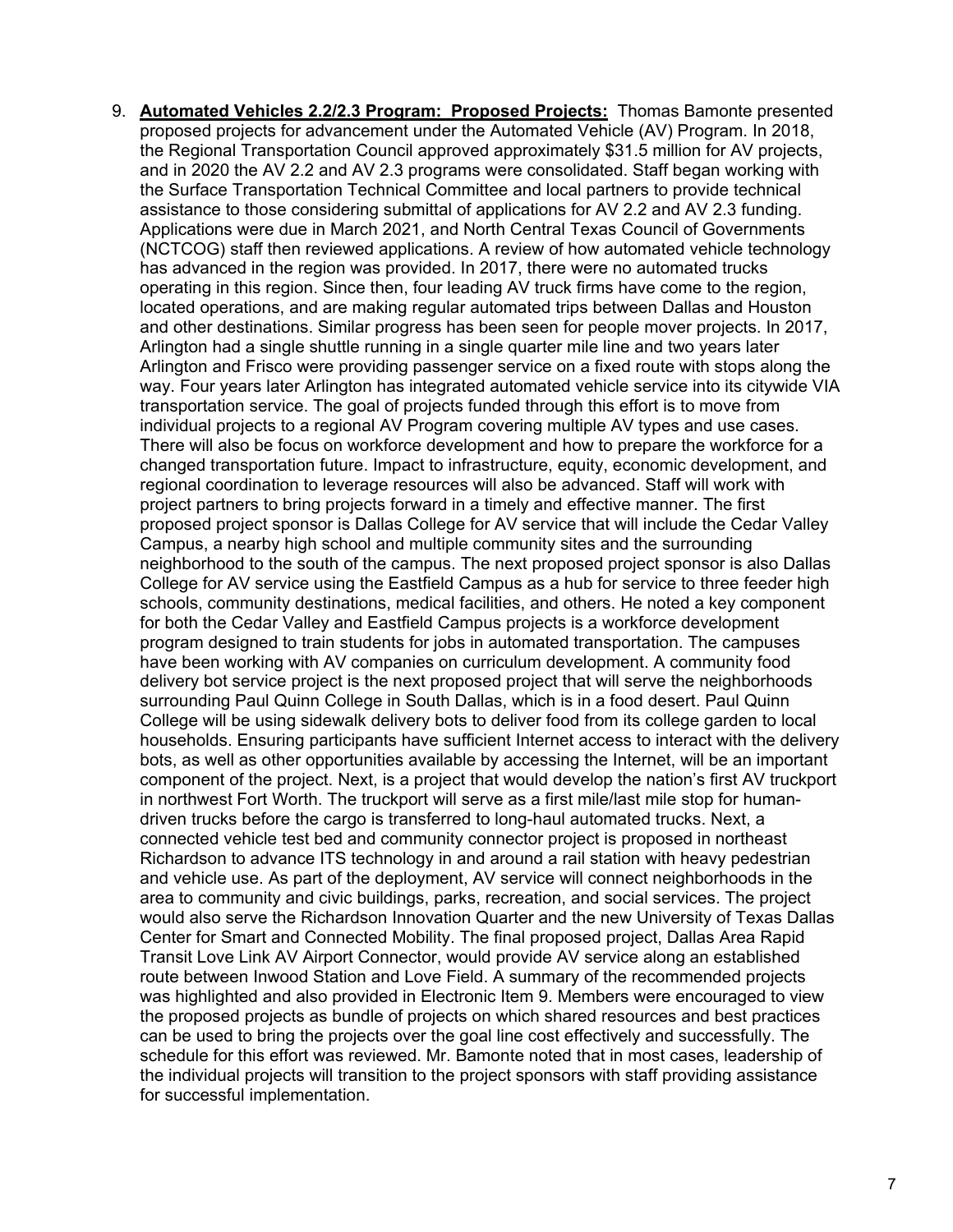- 10. **Mobility 2045 Update and Map Your Experience Interactive Online Tool for Public Comments:** Brendon Wheeler presented efforts to update Mobility 2045, which was adopted by the Regional Transportation Council (RTC) in June 2018. Federal guidelines require the Dallas-Fort Worth region to update the region's long-range transportation plan a minimum of every four years. In addition, Transportation Conformity expires in November 2022. As a result, efforts to update Mobility 2045 have begun with targeted adoption of the Mobility Plan Update by the RTC in June 2022. The updated plan will include a base year of 2023, a horizon year of 2045, and use revised 2045 demographics and revenue forecasts. Project refinement will be the focus of the update, versus the addition of new projects and programs. Vision, goals, and objectives shape the foundation of the program, policies, and projects in the plan, and the mobility planning process is strengthened through the performance-based framework that informs project selection, project prioritization, and adoption within the plan. Mobility 2045 includes nine goals within four goal themes: 1) mobility, 2) quality of life, 3) system sustainability, and 4) implementation. Mr. Wheeler reviewed progress to date, as well as current staff efforts. He noted the vision and goals from Mobility 2045 have been reaffirmed, and a public involvement framework has been developed. Current efforts include performance measures development, policy and program review, Policy Bundle review, agency and partner coordination, and development of the financial plan. As part of the framework, staff has developed the Map Your Experience tool to inform the plan and other planning efforts within the Transportation Department. The interactive online tool recently went live on the NCTCOG website and allows the public to provide feedback on various transportation elements at specific locations and will be used to quantify needs holistically. The schedule for the Mobility Plan update was highlighted. Development will continue through the end of 2021, including continued coordination with partner agencies. Draft recommendations are expected in early 2022, with Regional Transportation Council action anticipated in June 2022. Additional information on the Mobility Plan is available at [www.nctcog.org/PlaninProgress](http://www.nctcog.org/PlaninProgress) and the Map Your Experience Tool is available at [www.nctcog.org/MapYourExperience.](http://www.nctcog.org/MapYourExperience)
- 11. **2021 Rebuilding American Infrastructure with Sustainability and Equity Discretionary Grant Program:** Jeff Neal provided an overview of the Fiscal Year 2021 Rebuilding American Infrastructure with Sustainability and Equity (RAISE) Discretionary Grant program. This program replaces the Better Utilizing Investment to Leverage Development (BUILD). Approximately \$1 billion is available nationwide for capital projects, and approximately \$30 million is dedicated to planning grants with up to 100 percent available to "areas of persistent poverty." He noted the division of funding between rural and urban has shifted back to 50 percent rural/50 percent urban. The submittal deadline for grant applications is July 12, 2021. Project awards are expected to be announced by the United States Department of Transportation by November 22, 2021. Projects will have an obligation deadline of September 30, 2024 and RAISE Grant funds must be full expended by September 30, 2029. Mr. Neal noted that while the seven merit criteria are the same as the BUILD program, but reflecting the grant's name change there are several points of additional focus within the criteria including climate change and environmental justice considerations, reducing emissions and supporting a renewable energy supply chain, increasing resiliency and disaster preparedness, increasing transportation choice and equity, expanding access and connectivity to essential services, and addressing racial equality and barriers to opportunities. Projects proposed for submittal to the grant program include an opportunity to advance the North Tarrant Express project on IH 820 and SH 183. A total of \$25 million in RAISE grant funds would be requested to address additional mobility, reliability, and sustainability needs in the corridor, and would be used in addition to the funds anticipated from the private sector for provided new general purpose and TEXpress lane capacity. Also highlighted was a project to be submitted by the Texas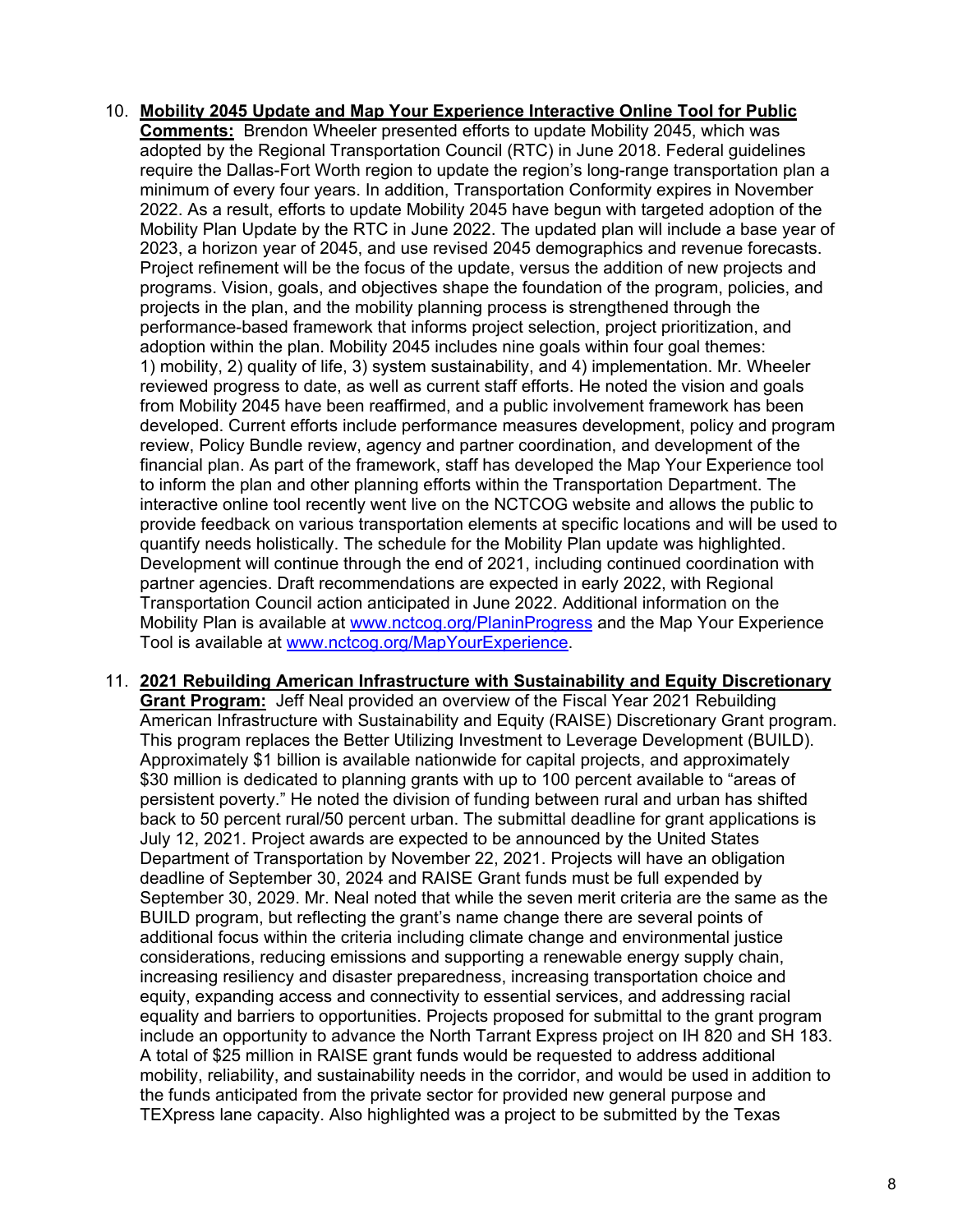Department of Transportation, the Dallas Loop Trinity Forest Spine Trail (Phase 3). North Central Texas Council of Governments (NCTCOG) staff will be providing technical assistance for the benefit cost analysis. The project will not count as one of the three projects to be submitted by NCTCOG. The next proposed project is the planned extension of the TEXRail commuter rail line from the Fort Worth TP&P Station to the Near Southside/Medical District. Proposed grant funds requested is \$25 million and would be used towards cost overruns and improving serviceability, sustainability, and equity issues. Enhancing Mobility within the Southern Dallas Inland Port was also proposed, which has been submitted in previous grant opportunities, and would include transit and intersection improvements to enhance employment, education, and healthcare accessibility in southern Dallas/Dallas County. Proposed grant funds requested is \$7.7 million. The schedule for this effort was highlighted. By the June Surface Transportation Technical Committee meeting, staff expects to have finalized project scopes, costs, funding sources, and funding shares identified. Action on the proposed project submittals will be requested at the July Regional Transportation Council meeting. Entities submitting their own projects who are interested in receiving a letter of support from the RTC were asked to contact staff by June 21. A copy of the Notice of Funding Opportunity was provided in Electronic Item 11.1 and an overview of proposed candidate projects was provided in Electronic Item 11.2.

Michael Morris noted that this item and other important actions items will be considered at the July RTC and that he would coordinate with the incoming RTC Chair to determine the appropriate format for the July meeting since it may be beneficial for members to be able to attend virtually due to council recess and other family obligations in July.

12. **Congestion Management Process Update:** Natalie Bettger presented an overview of the update to the region's Congestion Management Process (CMP). The CMP is one of five federally mandated planning documents required for urbanized areas with populations over 200,000. The region's most recent update to the Congestion Management Process was approved in 2013. A CMP helps staff determine how to better operate the transportation system and demand on corridors and is used to manage travel demand, reduce single occupancy vehicle travel, improve efficiency of the transportation system, improve safety for all users, maximize transportation funds, justify additional capacity is needed, and coordinate with regional partners. A graphic explaining the steps of the Congestion Management Process was highlighted. Performance criteria is used to evaluate corridors based on crash rate, travel time index (recurring congestion), travel time reliability (nonrecurring congestion), and bridge and pavement condition to identify deficiencies within each corridor. Available assets within the corridors are also evaluated based on the categories of roadway infrastructure, modal options, and operational strategies. Identifying if construction has recently been completed in the corridor and funded through the Transportation Improvement Program is also included in the process. The process concludes with the following output categories: sufficient, no performance deficiencies; construction, construction has taken place since information was last gather or construction expected in the next three years; CMP strategy candidates, based on performance deficiencies and available assets there is an opportunity to balance demand on the corridor; and corridor study candidate, assets to match performance deficiencies not available with further study needed. A map showing the results of the process for the corridors was highlighted. A total of 16 corridors have been determined to be in the CMP Strategy candidates category, 3 in the rehab category due to bridge and pavement condition, and 1 in the corridor study category. Staff proposed coordination with the Texas Department of Transportation (TxDOT) or the roadway operator to see if maintenance funds are available to improve those facilities and that the 1 project in the corridor study category be moved into a corridor type study analysis. For those projects in the CMP Strategy Selection category,